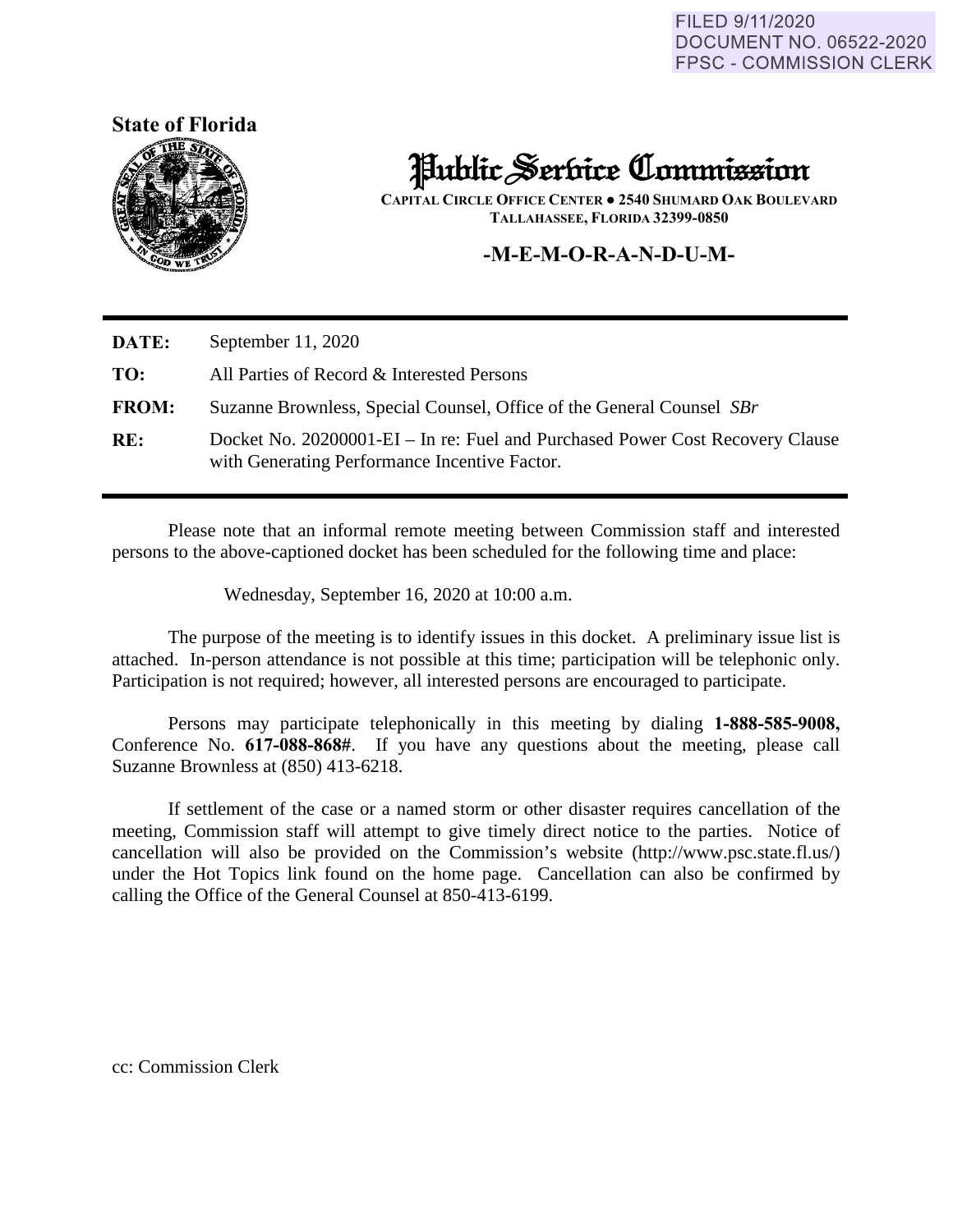# **DOCKET NO. 20200001-EI PRELIMINARY ISSUE LIST SEPTEMBER 16, 2020 FUEL CLAUSE**

#### **COMPANY SPECIFIC ISSUES**

#### **Duke Energy Florida, LLC.**

# **ISSUE 1A: PLACE HOLDER THIRD IMPLEMENTATION STIPULATION – State Corporate Tax Rate Reduction adjustment- Duke/Signatories will provide language**

# **Florida Power & Light**

- **ISSUE 2A:** What is the appropriate revised SoBRA factor for the 2018 projects to reflect actual construction costs that are less than the projected costs used to develop the initial SoBRA factor?
- **ISSUE 2B:** What was the total gain under FPL's Incentive Mechanism approved by Order No. PSC-2016-0560-AS-EI that FPL may recover for the period January 2019 through December 2019, and how should that gain to be shared between FPL and customers?
- **ISSUE 2C:** What is the appropriate amount of Incremental Optimization Costs under FPL's Incentive Mechanism approved by Order No. PSC-2016-0560-AS-EI that FPL should be allowed to recover through the fuel clause for Personnel, Software, and Hardware costs for the period January 2019 through December 2019?
- **ISSUE 2D:** What is the appropriate amount of Variable Power Plant O&M Attributable to Off-System Sales under FPL's Incentive Mechanism approved by Order No. PSC-2016-0560-AS-EI that FPL should be allowed to recover through the fuel clause for the period January 2019 through December 2019?
- **ISSUE 2E:** What is the appropriate amount of Variable Power Plant O&M Avoided due to Economy Purchases under FPL's Incentive Mechanism approved by Order No. PSC-2016-0560-AS-EI that FPL should be allowed to recover through the fuel clause for the period January 2019 through December 2019?
- **ISSUE 2F:** Has FPL made reasonable and prudent adjustments, if any are needed, to account for replacement power costs associated with the April 2019 forced outage at St. Lucie Nuclear Power Plant, Unit No. 1?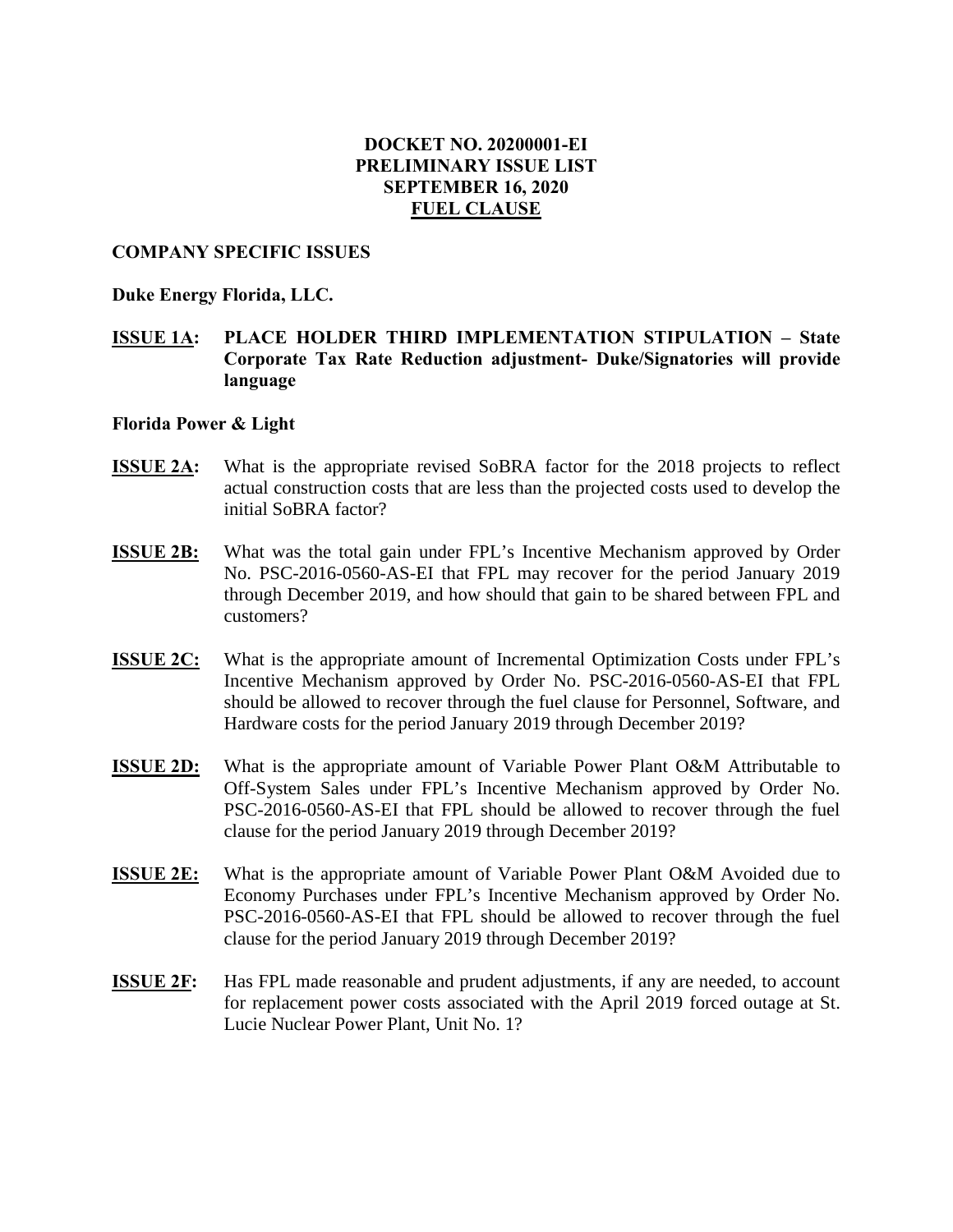- **ISSUE 2G:** Has FPL made reasonable and prudent adjustments, if any are needed, to account for replacement power costs associated with the March 2020 return-to-service delay at St. Lucie Nuclear Power Plant, Unit No. 2?
- **ISSUE 2H:** What is the appropriate subscription credit associated with FPL's Solar Together Program, approved by Order No. PSC-2020-0084-S-EI, to be included for recovery in 2021?

#### **Florida Public Utilities Company**

# **ISSUE 3A: PLACE HOLDER FOR POTENTIAL ISSUE REGARDING TRUE-UP/REFUND LANGUAGE CONTAINED IN THE PROPOSED STORM SETTLEMENT FILED IN DOCKET NO. 20190156-EI.**

#### **Gulf Power Company**

**ISSUE 4A:** Should the Commission approve as prudent Gulf's actions to mitigate the volatility of natural gas, residual oil, and purchased power prices, as reported in Gulf's April 2020 hedging report?

#### **Tampa Electric Company**

**ISSUE 5A:** What was the total gain under TECO's Optimization Mechanism approved by Order No. PSC-2017-0456-S-EI that TECO may recover for the period January 2019 through December 2019, and how should that gain to be shared between TECO and customers?

## **GENERIC FUEL ADJUSTMENT ISSUES**

- **ISSUE 6**: What are the appropriate actual benchmark levels for calendar year 2020 for gains on non-separated wholesale energy sales eligible for a shareholder incentive?
- **ISSUE 7:** What are the appropriate estimated benchmark levels for calendar year 2021 for gains on non-separated wholesale energy sales eligible for a shareholder incentive?
- **ISSUE 8:** What are the appropriate final fuel adjustment true-up amounts for the period January 2019 through December 2019?
- **ISSUE 9:** What are the appropriate fuel adjustment actual/estimated true-up amounts for the period January 2020 through December 2020?
- **ISSUE 10:** What are the appropriate total fuel adjustment true-up amounts to be collected/refunded from January 2021 through December 2021?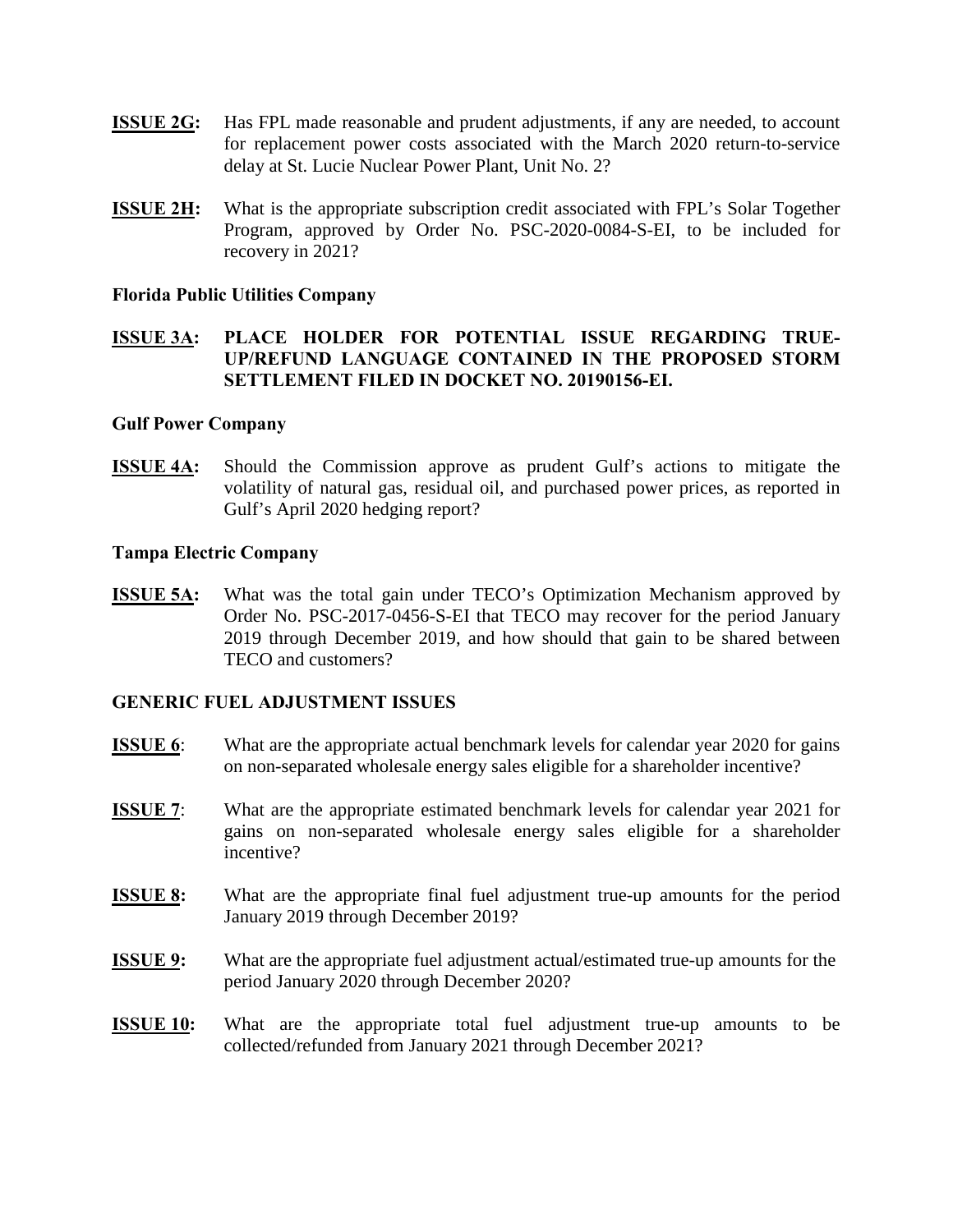**ISSUE 11:** What are the appropriate projected total fuel and purchased power cost recovery amounts for the period January 2021 through December 2021?

# **COMPANY-SPECIFIC GENERATING PERFORMANCE INCENTIVE FACTOR ISSUES**

# **Duke Energy Florida, LLC.**

No company-specific GPIF issues for Duke Energy Florida, Inc. have been identified at this time. If such issues are identified, they shall be numbered 12A, 12B, 12C, and so forth, as appropriate.

## **Florida Power & Light Company**

No company-specific GPIF issues for Florida Power and Light Company have been identified at this time. If such issues are identified, they shall be numbered 13A, 13B, 13C, and so forth, as appropriate.

## **Gulf Power Company**

No company-specific GPIF issues for Gulf Power Company have been identified at this time. If such issues are identified, they shall be numbered 14A, 14B, 14C, and so forth, as appropriate.

## **Tampa Electric Company**

No company-specific GPIF issues for Tampa Electric Company have been identified at this time. If such issues are identified, they shall be numbered 15A, 15B, 15C, and so forth, as appropriate.

## **GENERIC GPIF ISSUES**

- **ISSUE 16:** What is the appropriate GPIF reward or penalty for performance achieved during the period January 2019 through December 2019 for each investor-owned electric utility subject to the GPIF?
- **ISSUE 17:** What should the GPIF targets/ranges be for the period January 2021 through December 2021 for each investor-owned electric utility subject to the GPIF?

# **FUEL FACTOR CALCULATION ISSUES**

- **ISSUE 18**: What are the appropriate projected net fuel and purchased power cost recovery and Generating Performance Incentive amounts to be included in the recovery factor for the period January 2021 through December 2021?
- **ISSUE 19:** What is the appropriate revenue tax factor to be applied in calculating each investor-owned electric utility's levelized fuel factor for the projection period January 2021 through December 2021?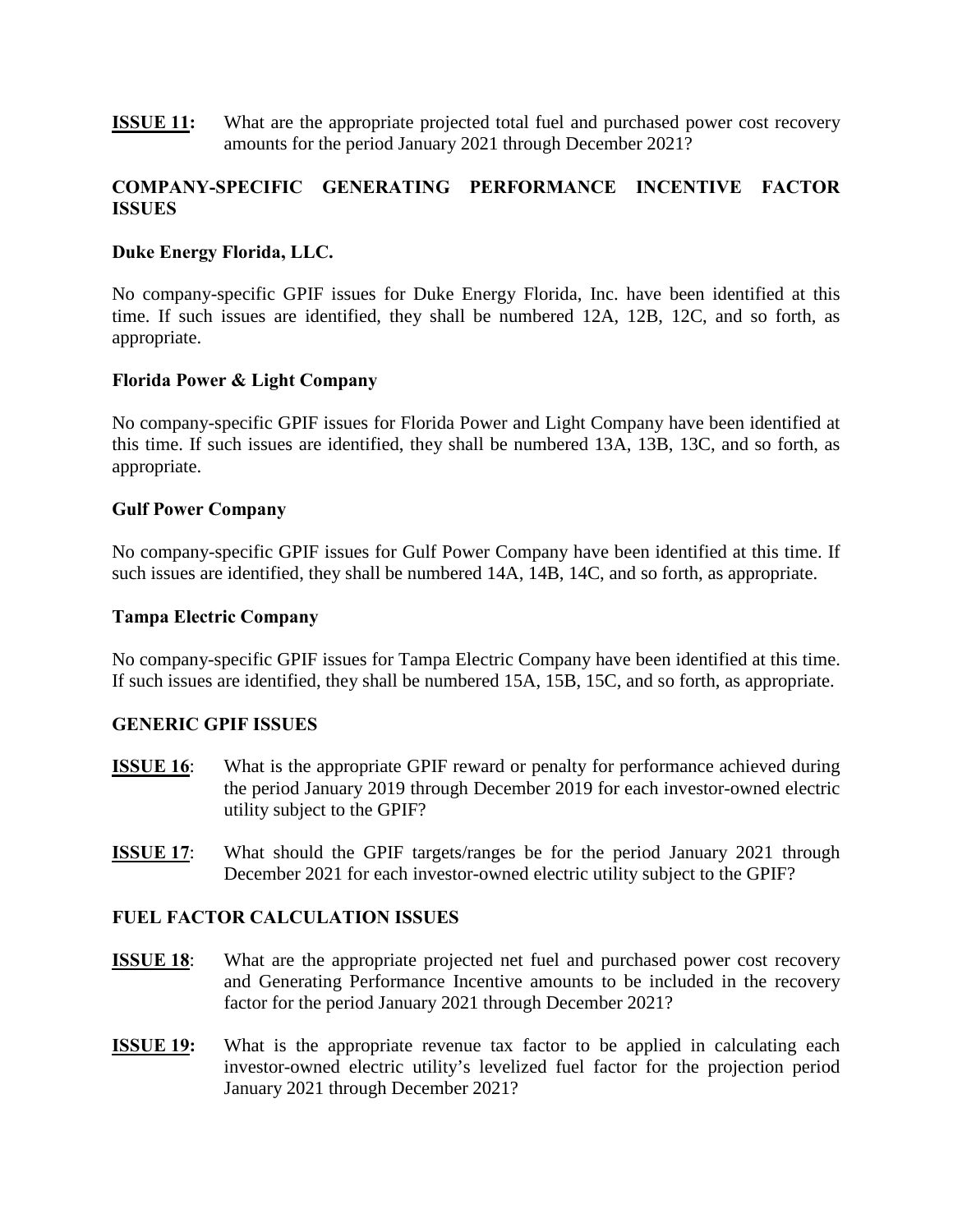- **ISSUE 20:** What are the appropriate levelized fuel cost recovery factors for the period January 2021 through December 2021?
- **ISSUE 21:** What are the appropriate fuel recovery line loss multipliers to be used in calculating the fuel cost recovery factors charged to each rate class/delivery voltage level class?
- **ISSUE 22:** What are the appropriate fuel cost recovery factors for each rate class/delivery voltage level class adjusted for line losses?

## **II. CAPACITY ISSUES**

## **COMPANY-SPECIFIC CAPACITY COST RECOVERY FACTOR ISSUES**

#### **Duke Energy Florida, LLC.**

**ISSUE 23A:** What is the appropriate net book value of retired Plant Crystal River South (Units 1 and 2) assets to be recovered over a one-year period as approved by Order No. PSC-2017-0451-AS-EU?

#### **ISSUE 23B: PLACE HOLDER FOR ISFSI ISSUE – DEF will provide language.**

#### **Florida Power & Light Company**

- **ISSUE 24A:** What is the appropriate true-up adjustment amount associated with the 2018 SOBRA projects approved by Order No. PSC-2018-0028-FOF-EI to be refunded through the capacity clause in 2021?
- **ISSUE 24B:** What are the appropriate Indiantown non-fuel base revenue requirements to be recovered through the Capacity Clause pursuant to the Commission's approval of the Indiantown transaction in Docket No. 160154-EI (Order No. PSC-16-0506-FOF-EI) for 2021?

#### **Gulf Power Company**

No company-specific capacity cost recovery factor issues for Gulf Power Company have been identified at this time. If such issues are identified, they will be numbered 25A, 25B, 25C, and so forth as appropriate.

#### **Tampa Electric Company**

No company-specific capacity cost recovery factor issues for Tampa Electric Company have been identified at this time. If such issues are identified, they will be numbered 26A, 26B, 26C, and so forth as appropriate.